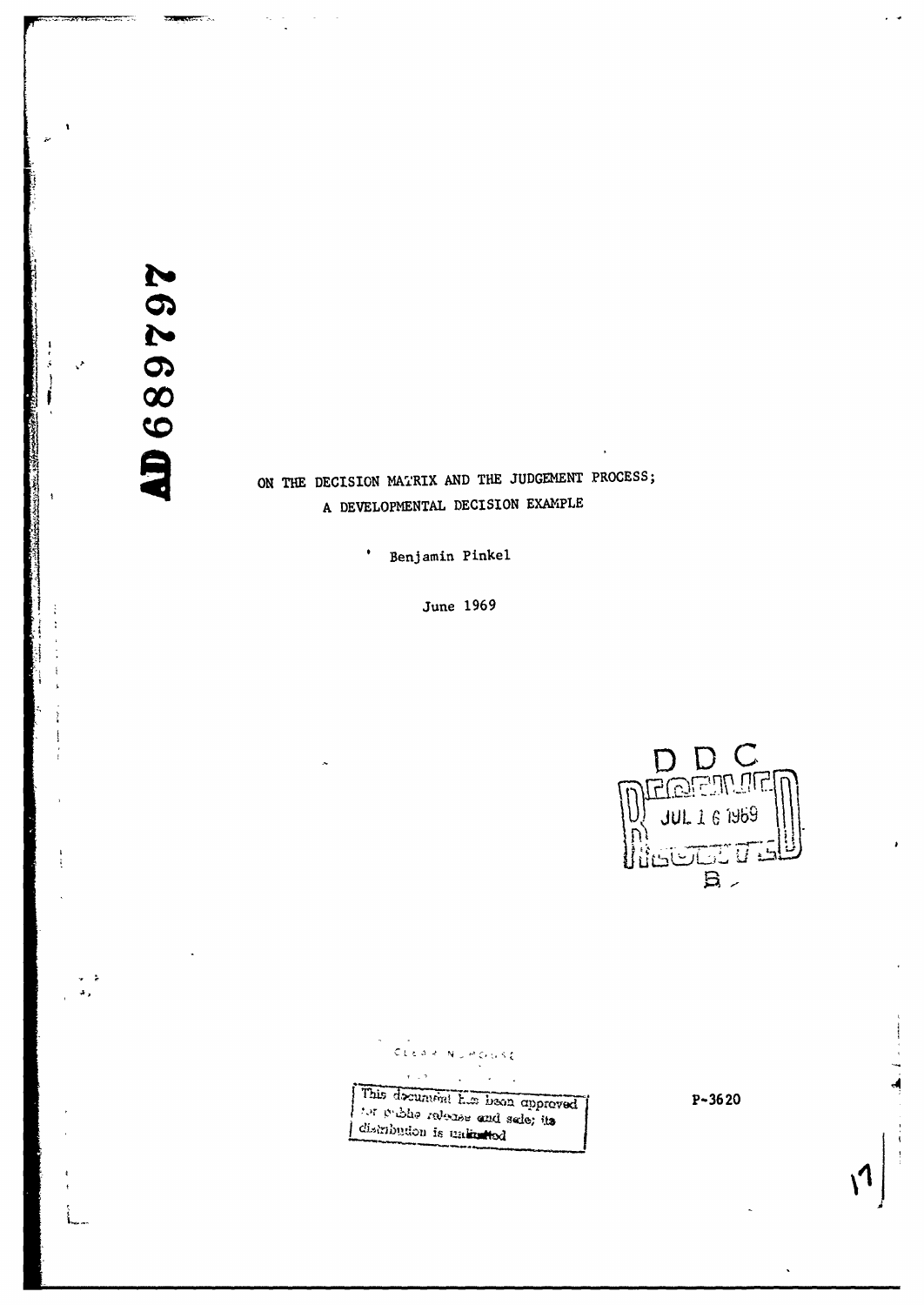## ON THE DECISION MATRIX AND THE JUDGEMENT PROCESS; A DEVELOPMENTAL DECISION EXAMPLE

 $-iii-$ 

B. Pinkel

والمسافر أنشأ أن المسافرة المسافرة المسافرة المسافرة المسافرة المسافرة المسافرة المسافرة المسافرة المسافرة الم<br>والمسافرة المسافرة المسافرة المسافرة المسافرة المسافرة المسافرة المسافرة المسافرة المسافرة المسافرة المسافرة ا

L

1,

医盐酸盐酸 地名法国弗兰克雷尔 计显示

**Information** 

منابع الأنفرية ( Age 2

The RAND Corporation, Santa Monica, California

### **ABSTRACT**

The paper points out that in a decision task involving the selection **cf** a system from a number of competing systems, a single number or figure of merit is usually inadequate to describe the merits of a given system and that a matrix of numbers representing the important parameters is required. A description is given of the parameters in this matrix. Rules are given ior reducing the matrix and for drawing conclusions from the reduced matrix. An example involving a developmental decision is included to illustrate the process.

Any views expressed in this paper are those of the-author. Theyshould not be interpreted as reflecting the views of The -RAND Corporation or the official opinion policy of any of its :governmental or private research sponsors. Papers are reproduced by The RAND Corporation as a courtesy to members of its staff.

194567313 o teliata a e-

son office is thought of the toll authors in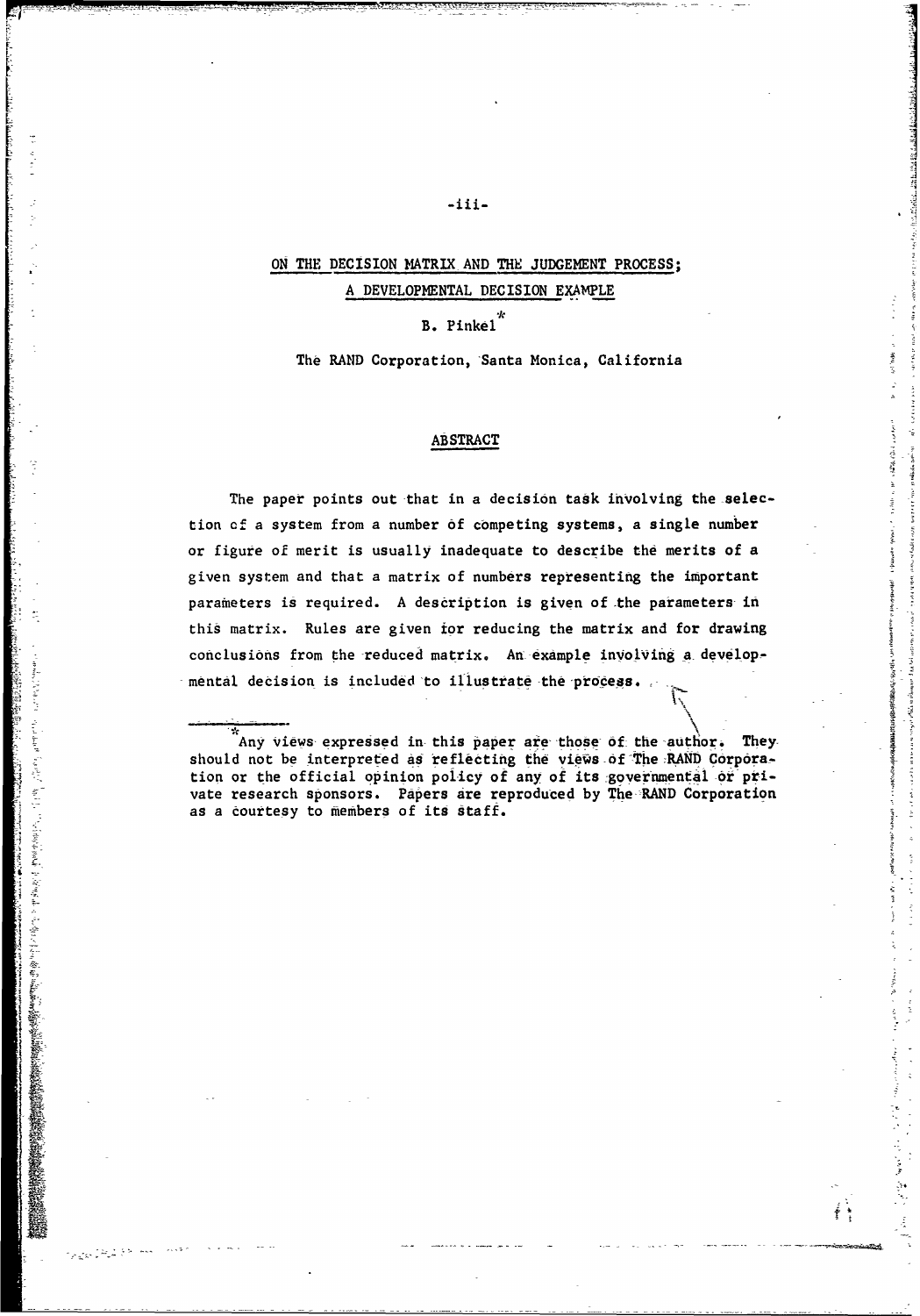### **INTRODUCTION**

While the general method of decision-making presented herein has broader application than just to the developmental decision problem, it is discussed in connection with this problem to enhance clarity through dealing with the concrete rather than the abstract.

Systems are generally evaluated on the basis of their ability to perform some prescribed mission or missions. The representation of each system by a single number, like a figure of merit or a costeffectiveness value would simplify the selection process. However, as pointed out in Ref. **1,** this is usually inadequate to the task, and the decision maker should be supplied with a group of numbers for each system being compared. This group of numbers will be called the decision matrix. If one lists in the decision matrix all the factors that have a bearing on the selection, the matrix often becomes excessively unwieldy and confusing. On the other hand, too brief a list might eliminate an item essential to a proper decision. The purpose of this discussion is (a) to indicate the parameters that should be included in the decision matrix, (b) to discuss the procedure for reducing the matrix, and (c) to provide rules for drawing conclusions from the reduced matrix.

The rules for the matrix reduction and the judgment processes are considered to represent only an initial effort. Amplification and refinement of the rules can be expected as experience with these processes grows, involving a wider variety of cases and the contributions of people with greater insight.

The valuable comments of Mr. Kenneth R. MacCrimmon and Dr. Olaf Helmer are gratefully acknowledged.

多くの いちか

**Walking Comments** 

-1-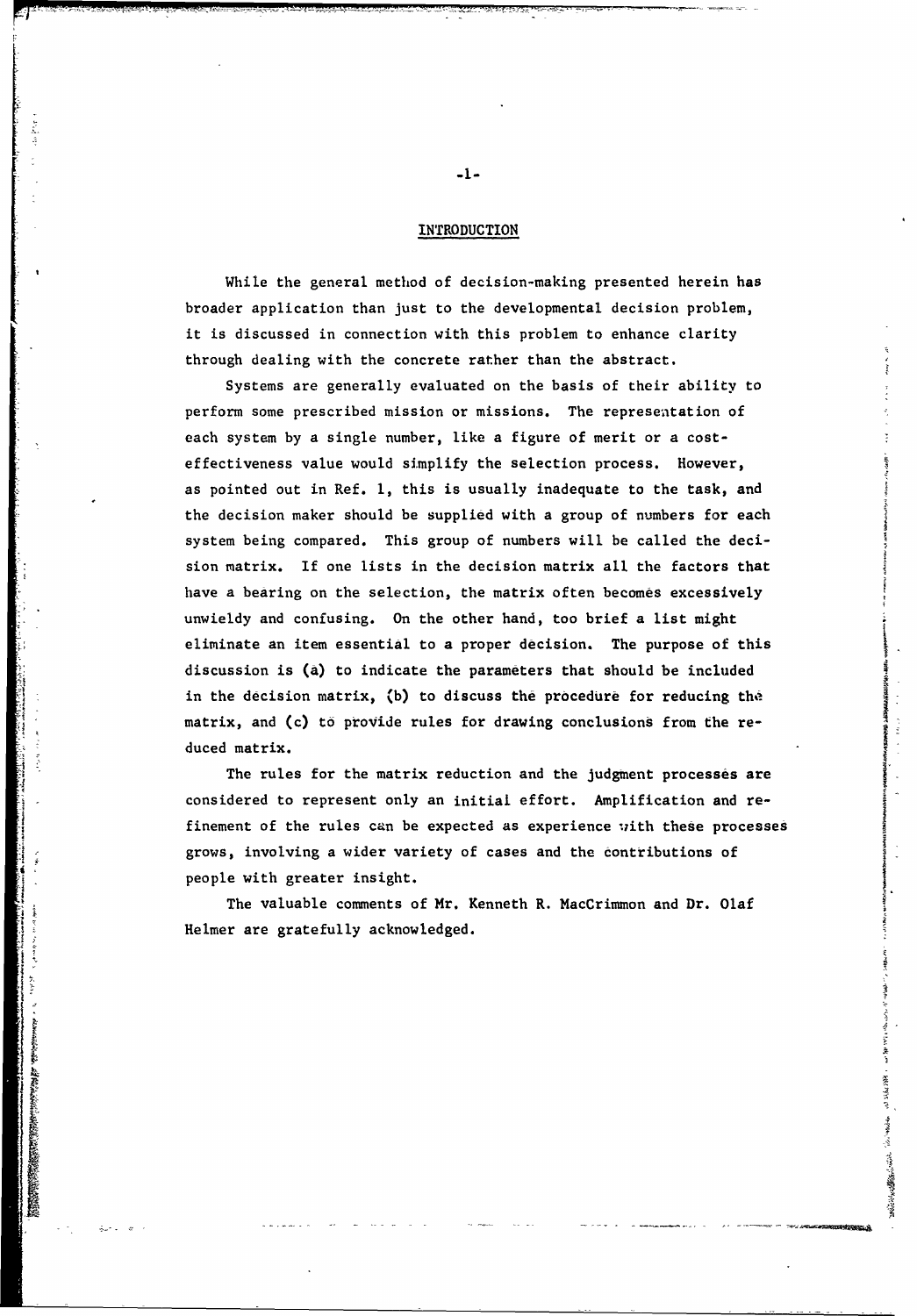### CHOICE OF PARAMETERS FOR DECISION MATRIX

The decision matrix should be complete in the sense that all information having an important bearing on the choice should be included. The number of parameters in the decision matrix can be kept in hand by combining under a single generic parameter a number of related parameters representing sub-items under the generic parameter.

This combining of a number of related parameters into a single parameter can be done by employing a figure of merit. A brief discussion of figures of merit is given in the Appendix. It is important in selecting the subparameters that are associated with any given generic parameter that there exists a true relationship; in order words, one should try to avoid mixing apples and oranges under a single figure of merit, but should limit the process to various kinds of oranges. The following are the parameters I believe appropriate to a decision on system development.

 $-2-$ 

 $\frac{1}{2}$ 

**INVEST** 

*<u>Dividing</u>* 

E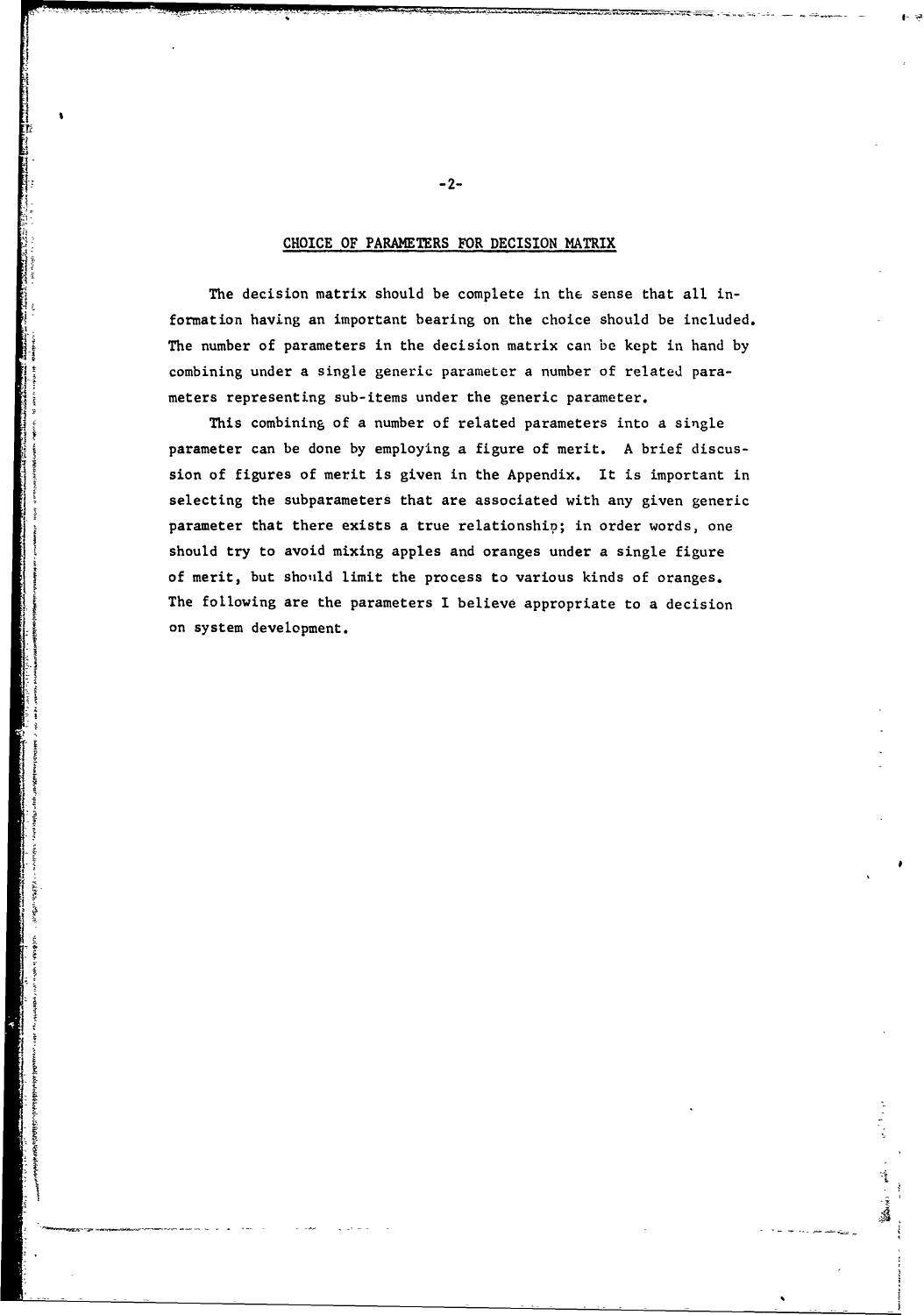### Decision Parameters

- o Mission initial operational date **(LOC):** The date on which a mission operational capability is required is a major factor in setting the urgency for the decision on system selection and the state of art chosen.
- o Decision date: This is obtained by subtracting the estimated time required for R&D and total system construction and assembly from the mission IOC date. It provides an estimate of the time available for research and exploratory engineering to improve the state of technology or the confidence in a new technology before a decision is required.

「アンディング」、「アンディング」の「Wing Webの研究所」という。 Magical Contemporary Search Market Search Market Market Market M

Anderson Marian Contents

**Andrew Comments** 

- o System R&D cost: This is a measure of the investment risk in a new system.
- o Mission cost effectiveness: This is a major factor in determining the worth of a new system. It can be expressed in two ways, depending on the situation appropriate to the problem.
	- (a) The cost to accomplish a prescribed objective; (e.g., in a study of the relative worth of competing aircraft propulsion systems, the cost effectiveness may be measured by the cost to transport a given amount of payload a given distance over a stated number of years).
	- (b) A measure of mission accomplishment for a given total investment in the mission; (e.g., the size of space station that can be built on the moon in terms of weight of equipment delivered for a given budget allotment).

If the system under analysis is part of a more complex system required for the mission (e.g., a propulsion system in an airplane) then the mission costs should include the R&D and procurement costs of the system under analysis and also the mission operation costs and any R&D and procurement costs associated with the modification or procurement of the total system that may be pertinent to the case under consideration.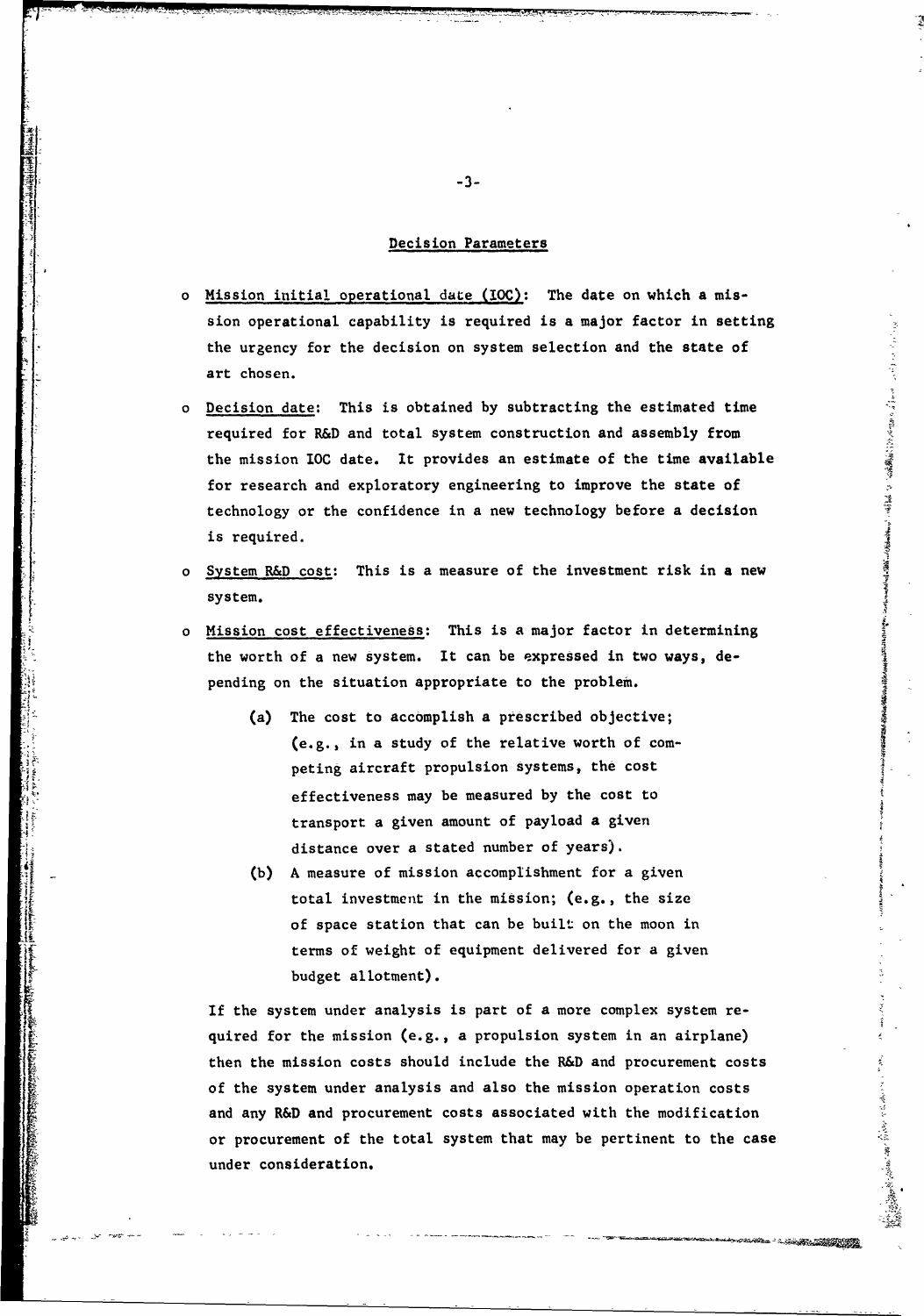The effect of system reliability on mission cost may be handled in two ways.

- (a) When mission costs are extremely high or mission failure not permissible because of human cargo, differences in basic reliability of the several systems under comparison are taken into account in the cost by introducing sufficient redundancy in each case to achieve a specified probability of success.
- (b) At the other extreme where-mission costs are moderate and mission failure tolerable, repetition of the mission rather than the introduction of redundancy may-be the most practical and- least costly approach. The mission cost for this case is obtained by dividing the mission cost for **100** percent system reliability by the estimated system reliability.

Whether one uses procedure (a) or (b) is an individual consideration for each case. And, in some cases, a mixture of these two  $\frac{1}{2}$ acron ror each case. And, in some cases, a mixture of these two contributions of  $\sim$ to introduce some redundance, even if repetition of the missionis permissible.

o Confidence of meeting.mission-10C date: The confidence of meeting the **IOC** date can be estimated-from a consideration of the number of components in the system that are required to attain-advanced performance. **If** -all components are required only to attain current performance or modest extensions thereof, then the confidence is close to 100 percent. When the requirements on some components are advanced **% "** 1,yond current stateof-art and also when novel components with no prior-developmental background are introduced, then confidence in meeting the **IOC** date decreases. For example, at the start of the development of the aircraft nuclear propulsion system, a low confidence estimate would be appropriate because of the novel high tempera- -ture nuclear reactor. The confidence is expressed by a number between 1 and 0 where **1** represents perfect confidence.

--

Ig

-4-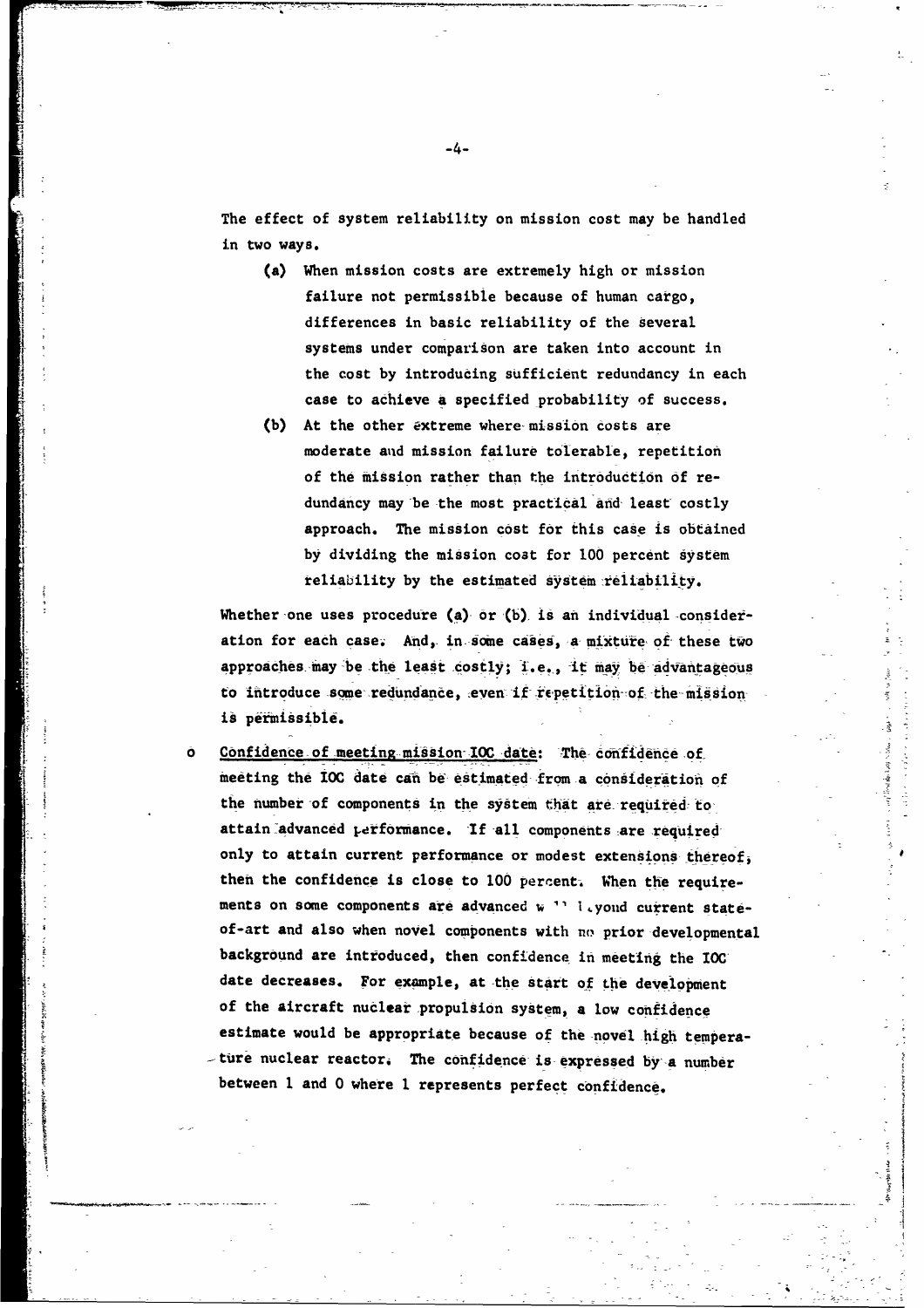- Flexibility: While the primary mission task may be closely prescribed, there may also be alternative tasks that warrant consideration. The several mission tasks may be assigned weight factors in accordance with an appraisal of their importance and each system in the comparison could be rated according to its capability in each of the mission tasks. The index of merit for each system would then be given by an equation such as discussed in the Appendix.
- o Future Poteatial: Although the several systems under comparison can all perform the prescribed missions, they may differ in their potential for (a) growth in performance, and (b) unique performance capability. A rating system such as discussed in the Appc.dix may again be utilized.
- o Installation and Operational Qualities: Qualities of a system, such as ease of installation, maintenance, operation, and favorable interface with other systems, should be recognized. Again a fig .re of merit as computed from an equation such as described in the Appendix may adequately represent this item.
	- Special Comment: This space is only filled when a special consideration crucial to the decision is pertinent.

الشهود كأبادي

 $-5-$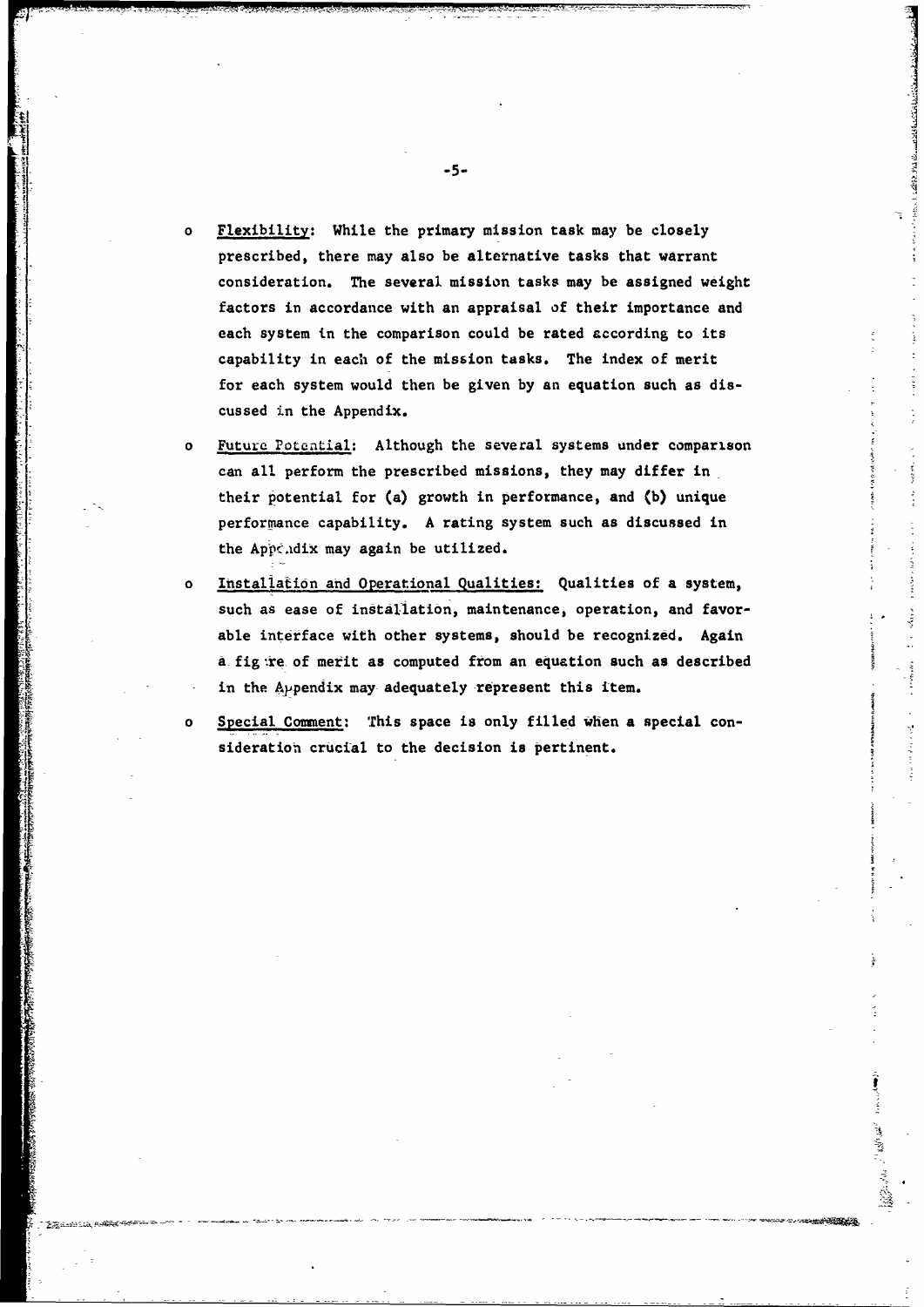### MATRIK REDUCTION AND JUDGMENT PROCESS

II **-6-**

 $\ddot{\cdot}$ 

I?

Table I illustrates the appearance of a decision matrix of the type described. It involves eight rows and a number of columns representing each of the competing systems, and it presents a formidable array of numbers to the eye. As pointed out in the introduction, an attempt to compress this information into a single number for each system by employing a figure of merit scheme (see Appendix) is not satisfactory because (1) it involves the mixing of numbers of basically different kinds and (2) it hides some of the information needed for a proper decision. (By the same token it must be borne in mind that equal rating numbers for different parameters in Table **I** do not carry equal importance and that the relative importance of these parameters changes with change in mission.) Instead of the figure of merit method for reducing the size of the matrix, another approach is presented in this paper.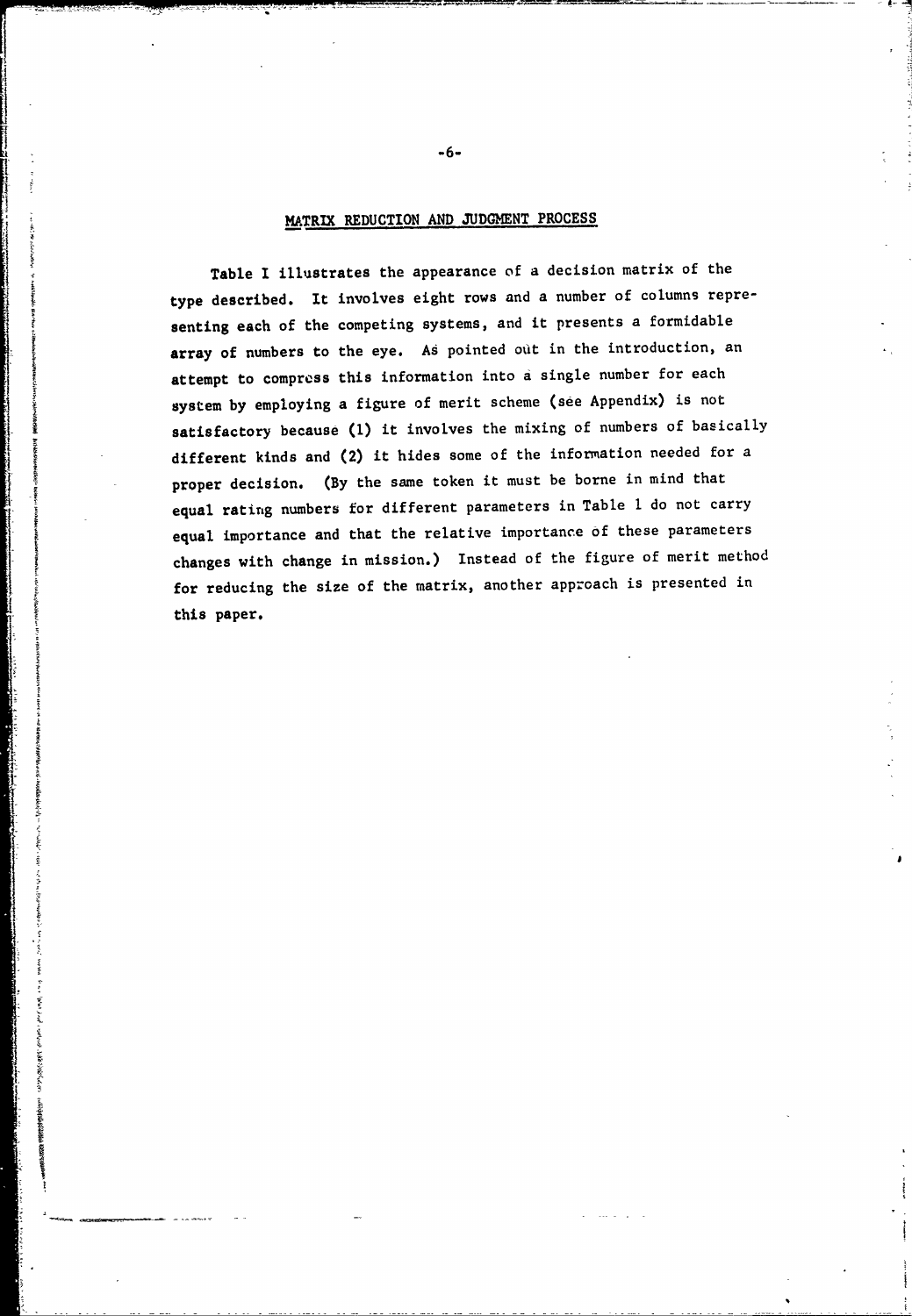### Table **I**

# ILLUSTRATIVE DECISION MATRIX

# Application of Propulsion Systems to Mission X (Mission Initial Operational Date

| Parameters    |                                           | Systems |   |   |   |  |
|---------------|-------------------------------------------|---------|---|---|---|--|
|               |                                           | A       | в | C | D |  |
| 1.            | System R&D Cost                           |         |   |   |   |  |
|               | 2. Mission Cost Effectiveness             |         |   |   |   |  |
|               | 3. Decision Date                          |         |   |   |   |  |
|               | 4. Confidence in Meeting IOC Date         |         |   |   |   |  |
|               | 5. Flexibility                            |         |   |   |   |  |
| $b_{\bullet}$ | Potential                                 |         |   |   |   |  |
| 7.            | Installation and Operational<br>Qualities |         |   |   |   |  |
| 8.            | Special Comment                           |         |   |   |   |  |

**A**

eirich.

March 2010 Committee of the American State

. અલ<del>ાહ કરે હોતે</del>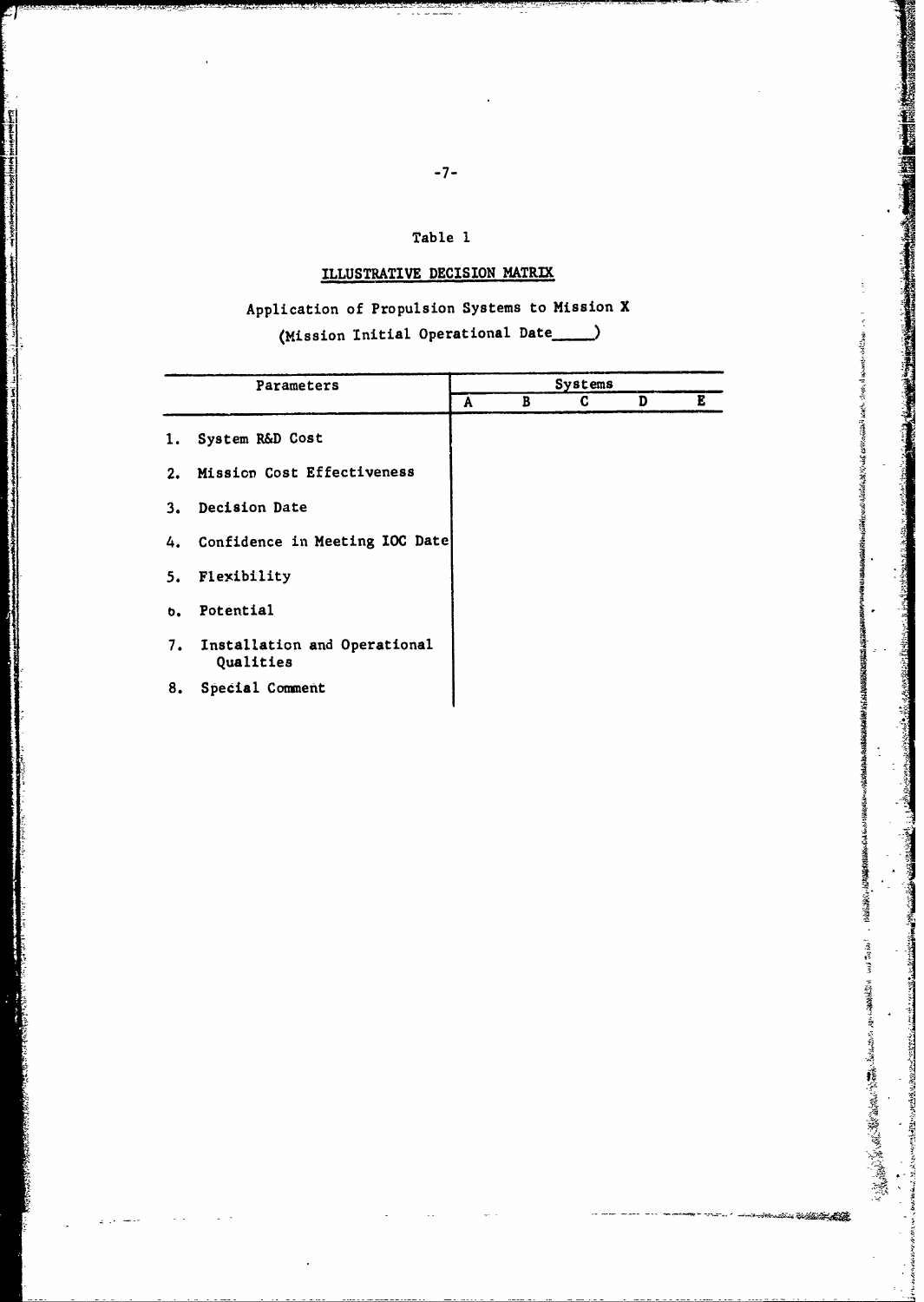### Table 2

### Rules for Matrix Reduction

- **1.** When the values for a given parameter in the matrix for the various systems differ by an amount less than the accuracy of the estimate, these values are deleted from the matrix.
- 2. A system that is poorer than another on all remaining parameters has all its numbers deleted.
- 3. A zero for any quality parameter (e.g., items 4 to 7 of Table **1** inclusive) deletes the system. A zero is assigned to  $e$  parameter only when the system is unacceptable with respect to an item under this parameter that is crucial.

The application of these rules will be illustrated for the hypothetical case shown in Table 2. The parameters associated with five competitive systems in Mission X are listed as part of an exercise to determine the appropriate developmental decisions.

The reduced matrix is shown in Table 3 The mission costs and system R&D costs were eliminated because the differences were considered to be less than the accuracy of the estimates. System E was eliminated because cf the zero in the flexibility parameter. With column E removed, the remaining values in rows 5 and 7 differ by less than the accuracy of the estimate and therefore were also eliminated. Systems A and D were eliminated because the remaining values were less than for Systems B or C. We now have left only two systems, B and C, the first with an advantage in confidence of i.. -ting the IOC date and the second with an advantage in potential. The decision dates were left in the matrix to facilitate discussion.

The evaluation of the data in Table 3 is then performed with the aid of the following rules.

 $-8-$ 

I.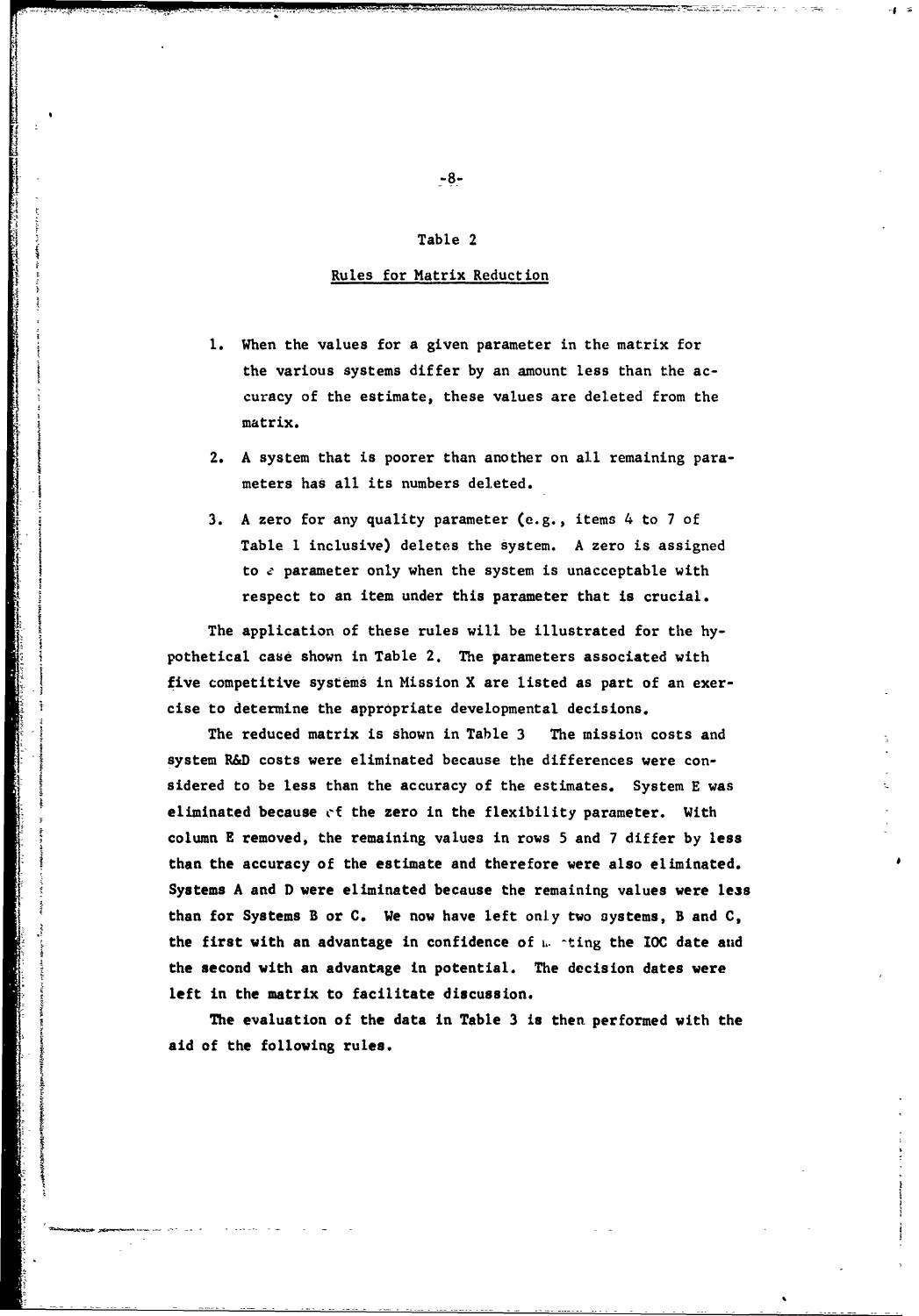## Table 2

## ILLUSTRATIVE COMPARISON OF SYSTEMS IN MISSION X

## (Mission **IOC** date 1978)

| Parameters     |                                           |           | Systems   |                 |           |                       |  |  |  |
|----------------|-------------------------------------------|-----------|-----------|-----------------|-----------|-----------------------|--|--|--|
|                |                                           | A         | B         | C               | D         | E                     |  |  |  |
|                | 1. System R&D Cost \$10 <sup>6</sup>      | 50        | 55        | 60              | 56        | 54                    |  |  |  |
| 2.             | Mission Cost \$10 <sup>6</sup>            | 1003      | 1010      | 1004            | 1000      | 1000                  |  |  |  |
| 3 <sub>s</sub> | Decision Date                             | 1970      | 1.972     | 1971            | 1970      | 1970                  |  |  |  |
|                | 4. Confidence of Meeting IOC Date         | .70       | .95       | .60             | .60       | .70                   |  |  |  |
| 5.             | Flexibility                               | $\cdot$ 7 | $\cdot$ 7 | .8              | $\cdot$ 7 | $\mathbf 0$           |  |  |  |
| $\epsilon$ .   | Future Potential                          | $\cdot$ 5 | .5        | $\cdot^{\circ}$ | .5        | 4,                    |  |  |  |
| $\mathcal{L}$  | Installation and Operational<br>Qualities | .6        | $\cdot$ 6 | $\cdot$ 7       | $\cdot$ 7 | $\boldsymbol{\cdot}8$ |  |  |  |
| 8.             | Special Comment                           |           |           |                 |           |                       |  |  |  |

 $\frac{1}{2}$  ,  $\frac{1}{2}$  ,  $\frac{1}{2}$  ,  $\frac{1}{2}$  ,  $\frac{1}{2}$  ,  $\frac{1}{2}$  ,  $\frac{1}{2}$  ,  $\frac{1}{2}$  ,  $\frac{1}{2}$  ,  $\frac{1}{2}$  ,  $\frac{1}{2}$  ,  $\frac{1}{2}$  ,  $\frac{1}{2}$  ,  $\frac{1}{2}$  ,  $\frac{1}{2}$  ,  $\frac{1}{2}$  ,  $\frac{1}{2}$  ,  $\frac{1}{2}$  ,  $\frac{1$ 

医生物 医血管 医血管 医血管

**SURFACE AND** 

ii 8.Cmm na samaysa $\frac{1}{\sqrt{2}}$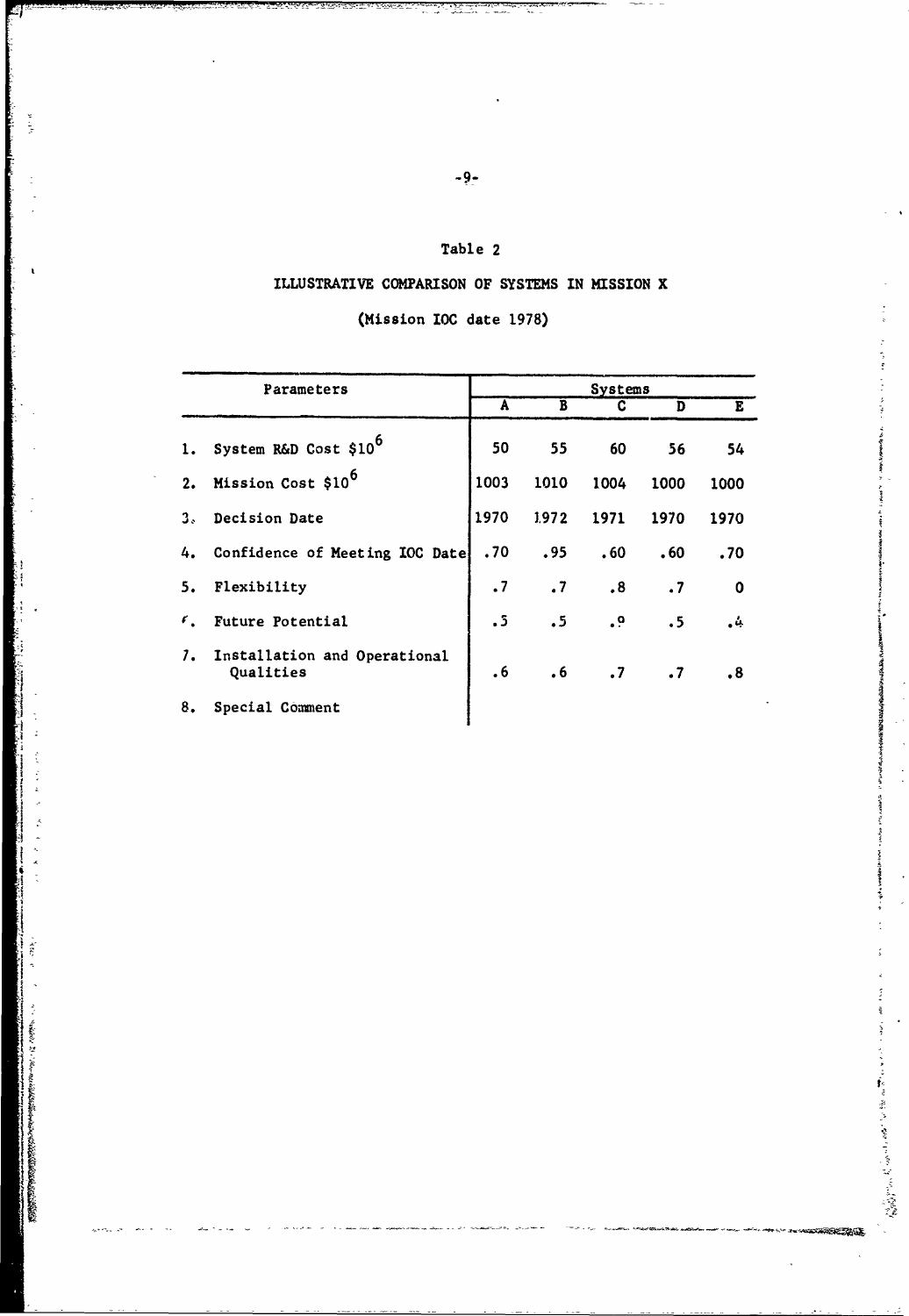| ×<br>w<br>۰. |  |
|--------------|--|
|              |  |

### Table 3

# REDUCED MATRIX CORRESPONDING TO TABLE 2

|                                              |              |              | $\mathbf{C}$ | D |
|----------------------------------------------|--------------|--------------|--------------|---|
|                                              | $\mathbf{A}$ | $\mathbf{B}$ |              |   |
| 1. System R&D Cost \$10 <sup>6</sup>         |              |              |              |   |
| 2. Mission Cost \$10 <sup>6</sup>            |              |              |              |   |
| 3. Decision Date                             |              | 1972         | 1971         |   |
| 4. Confidence of Meeting IOC Date            |              | .95          | .60          |   |
| 5. Flexibility                               |              |              |              |   |
| 6. Future Potential                          |              | .5           | .9           |   |
| 7. Installation and Operational<br>Qualities |              |              |              |   |

**SHIRAMA** 

8. Special Comment

de des instruments<br>|<br>|

ļ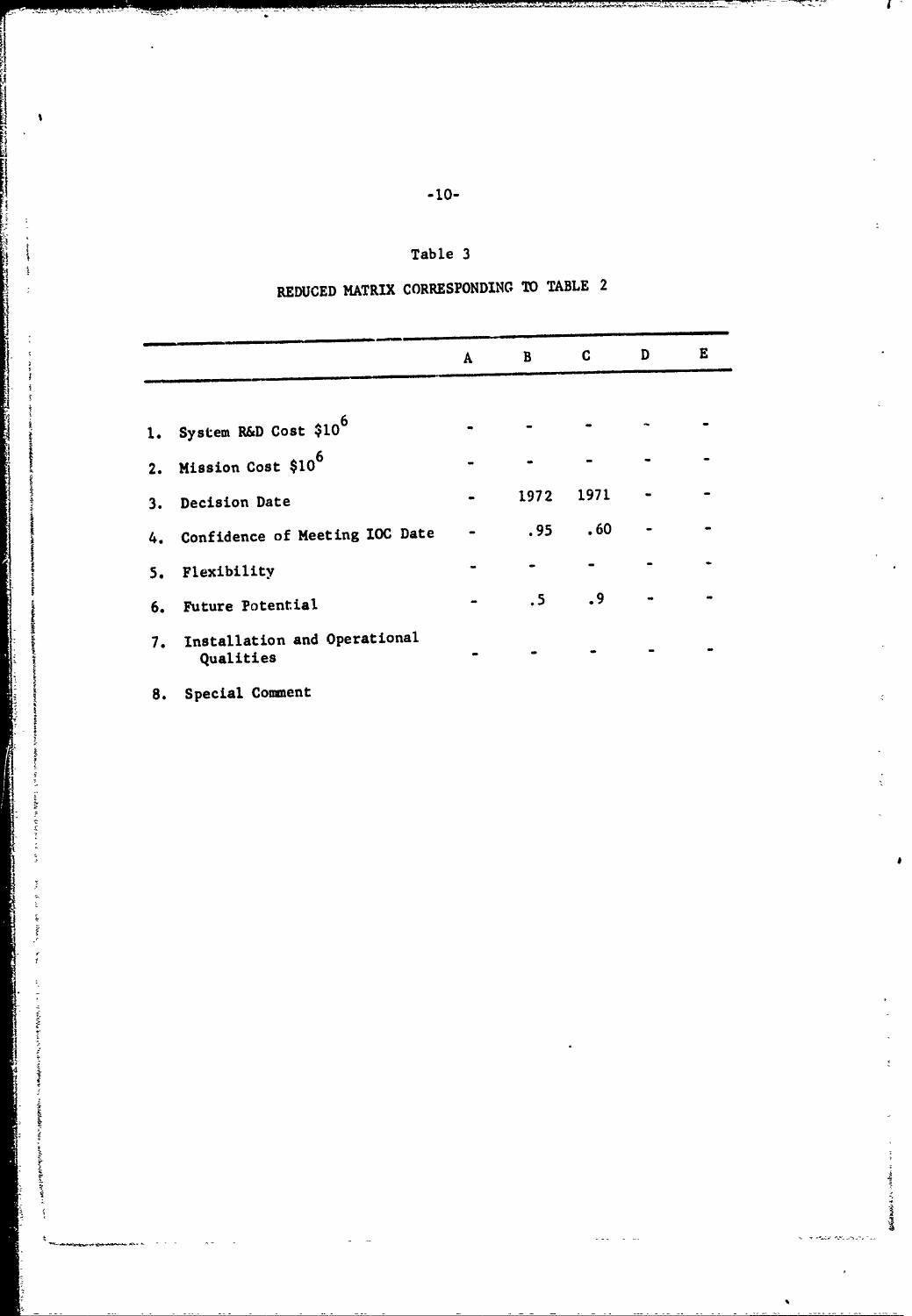### Judgment Guide Rules

### A. IOC Date Rules

**(1)** When a firm IOC date exists for an important mission application, then a significant advantage in "confidence to meet **IOC** date" takes precedence over modest advantages in other items.

(2) When a firm IOC date exists for an important mission application and the two contending systems are, (a) a conventional system with high confidence of meeting the **IOC** date and, (b) a novel system with much greater future promise, but with less confidence of meeting the **IOC** date, then research and exploratory engineering should be performed on the novel system, at least up to the date of development decision, to provide an improved basis for a judgment of confidence in meeting the IOC date. This effort should, of course, continue even if a decision were made to develop the conventional system for the specific application under consideration if, at the date of decision, the results on the novel system are encouraging and important future applications are envisioned.

(3) When a firm IOC date for a mission application does not exist, then emphasis shifts to qualities like "future promise" provided that rating disadvantages in other items are not excessive. However, the decision is limited to the performance of research and exploratory engineering.

(4) When the confidence of meeting the **IOC** date is, at most, moderate for the several systems under comparison, then at least two systems that are acceptable on other items should be supported in research and exploratory engineering, at least to the date of development decision and possibly beyond this date, if confidence remains moderate.

### B. Cost Rules

(I) A large advantage for a given system in total cost for a closely specified mission may be significant if there is much confidence an<br>S

このおという こうかい こうかんかん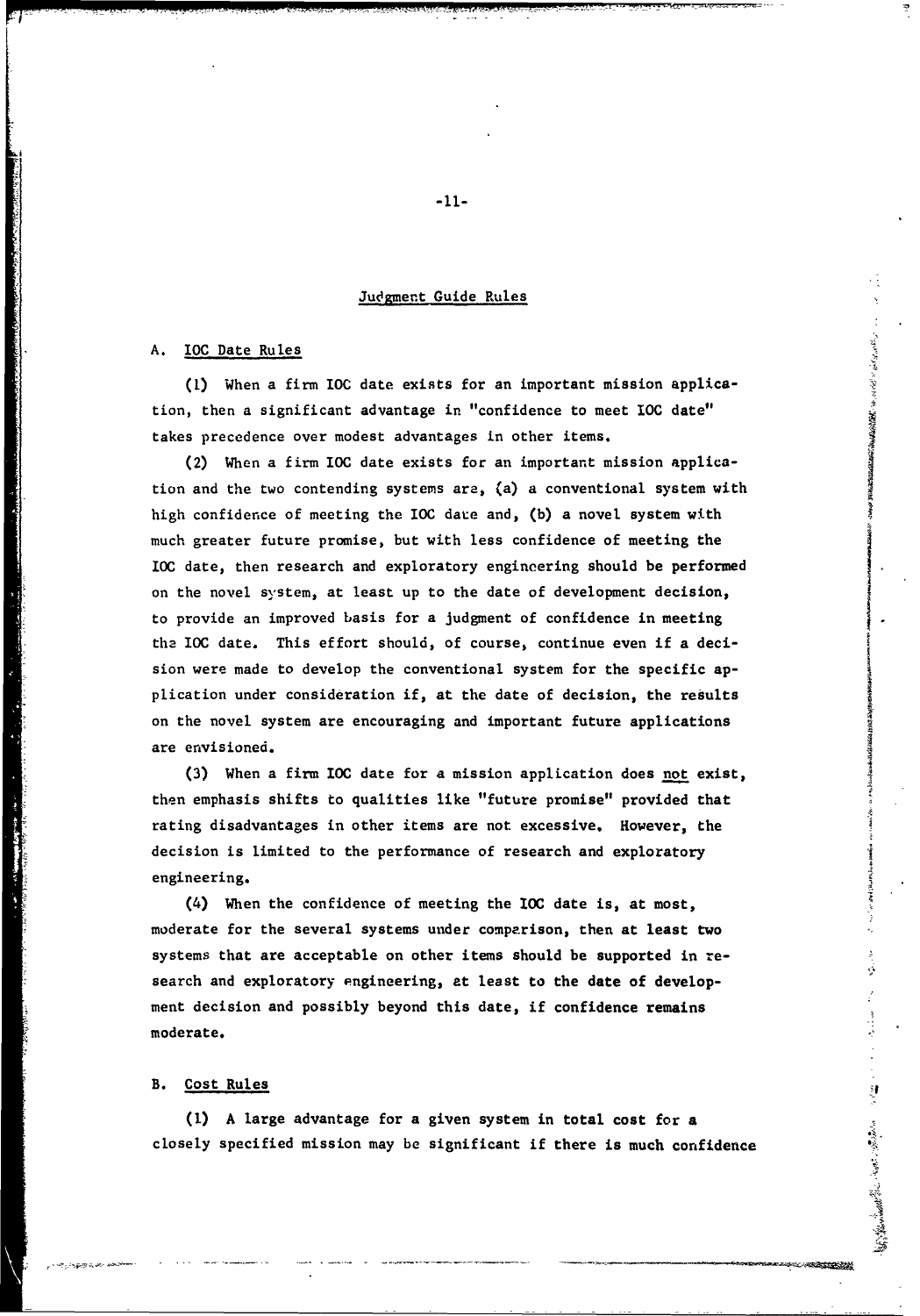in the magnitude of the mission task predicated in the analysis or in the manner of performing the mission. However, absence of this confidence may shift emphasis to other comparison items.

(2) When the system R&D cost is very small compared with the mission cost, then, of course, a substantial advantage in mission cost would prevail over an advantage in system R&D cost.

(3) When the system R&D cost is a large part of the mission cost and when the magnitude of the mission task is uncertain and may be small, then a large advantage in system R&D cost, which in a sense repreeents the initial investment risk, should strongly influence the decision.

(4) When only minor differences in rating on all parameters occurs among the systems under consideration, obviously one would favor the system having the better ratings for the parameters of major importance to the mission under consideration. It is harder in this case to identify the optimum system with certainty, but, by the same token, the consequence of not choosing the optimum system is not serious.

The example shown in Tables 2 and 3 comes under the purview of Rule A-2. While System B shows a large advantage in confidence of meeting the **IOC** date, System C promises considerable improvement in future potential. Thus, if there is much confidence in the future utility of the proposed Mission X, then the indicated decisions are:

- (a) Do research and exploratory engineering on System C until at least 1971, at which time a reappraisal of the confidence of meeting the IOC date is made for this system.
- (b) If the confidence for System C is still low, a decision is appropriate for developing System B for Mission X. A decision to continue or stop the effort on System C would depend on the amount of progress made and the importance of its future application prospects.
- (c) If, on the other hand, sufficieut progress is made on System C by 1971 to indicate a confidence of meeting the required IOC date comparable to that of Mission B and a re-evaluation of the costs on the basis of this new information still shows no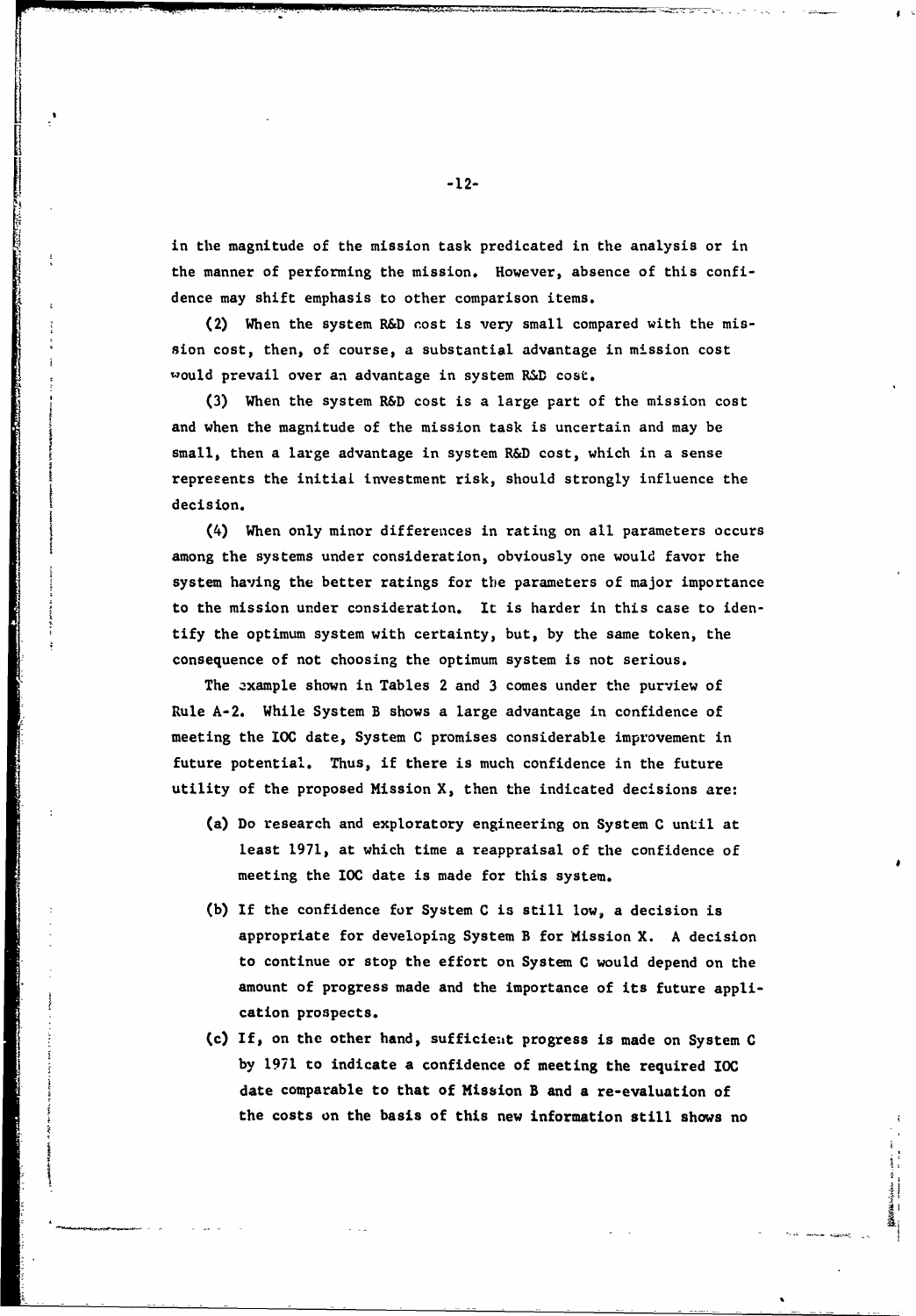no critical cost differences, then one would choose System C for development for Mission X.

The rules for matrix reduction presented in this paper represent in my mind only a beginning. They will not handle all cases. Hence, amplification and refinement of the rules can be anticipated as experience with the process grows. The rules for the judgment process are based on about 35 years of personal experience in research and development on flight propulsion systems and the emphasis in the rules presented herein reflects this somewhat narrow field of decision practice. (Some of the background for these rules appears in Ref. 2). The rules are admittedly arbitrary and limited because they represent a single observer's viewpoint in a very complex field. Again one must consider these rules as representing only a beginning to be amplified and modified as expertise and range of application grow.

I &

**INSIDENT** 

All Contract on the Contract of the Manual

**-13-**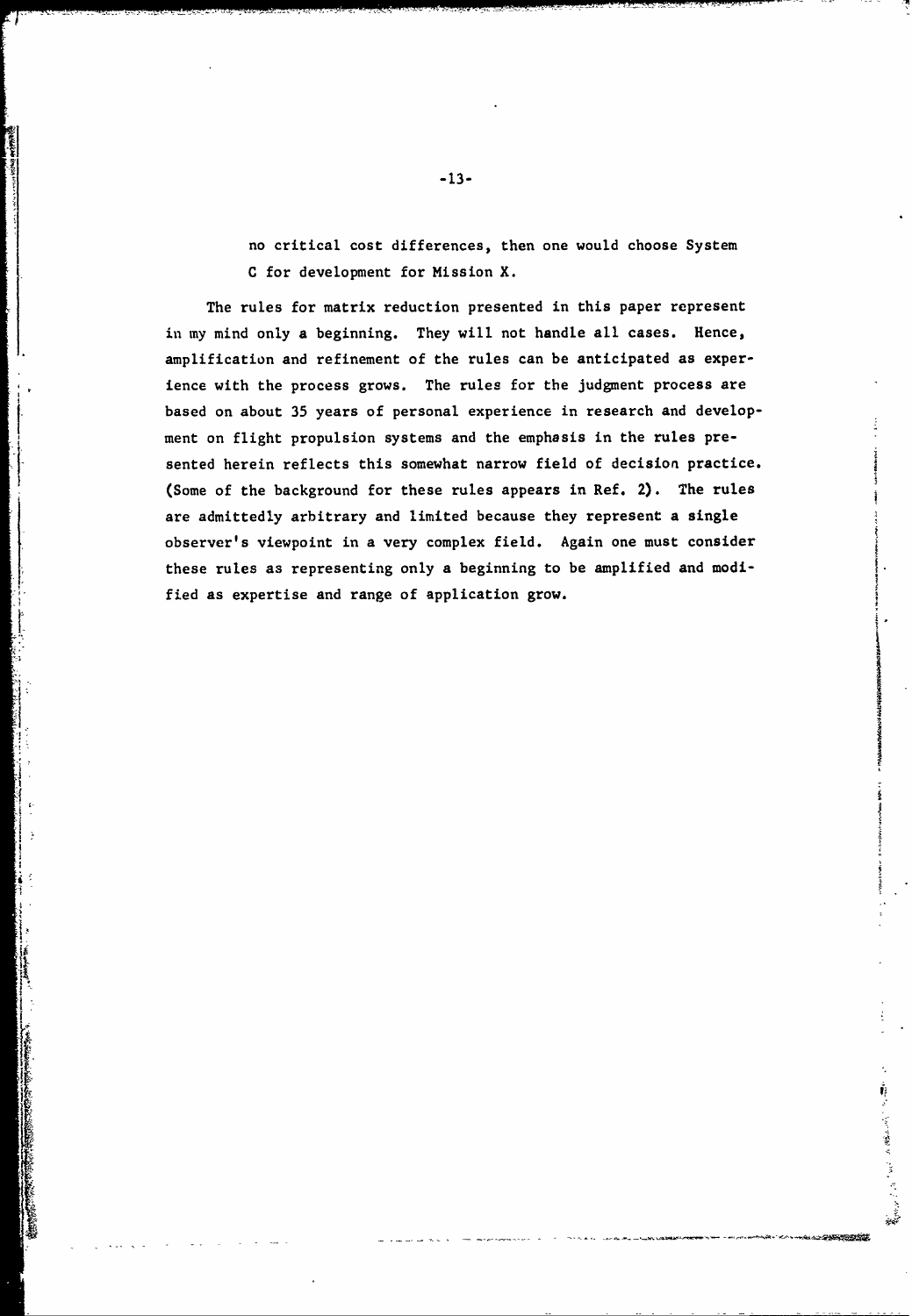#### Appendix

### Figures of Merit

It is common practice to use the following equation for establishing a figure of merit in the comparison of various systems.

$$
\mathbf{I}^{\mathbf{J}} = \begin{bmatrix} \mathbf{n} & \mathbf{n}^{\mathbf{J}} & \mathbf{w}_i \\ \mathbf{n}^{\mathbf{J}} & \mathbf{n}^{\mathbf{J}} & \mathbf{w}_i \end{bmatrix} / \sum_{i=1}^{n} \mathbf{w}_i
$$
 (1)

where

 $I^J$  = rating index of  $J^{th}$  system, **Example 1** system on the i<sup>th</sup> comparison paraweighting factor for the  $i<sup>th</sup>$  comparison parameter n = number of comparison parameters

If the rating  $R_i^J$  is assigned a value between zero and 1 where 1 represents a rating of excellent, then  $I^J$  is a number between 0 and 1. An objection to Eq. **(1)** is that when a large number of rating parameters are involved, a zero rating on a crucial parameter, which should have eliminated the system, would have only a minor effect on the overall rating value. This problem can be eliminated by employing the following equation

$$
I^J = \begin{bmatrix} n \\ \sum_{i=1}^n & W_i / R_i^J \end{bmatrix}^{-1} \begin{bmatrix} n \\ \sum_{i=1}^n W_i \end{bmatrix}
$$
 (2)

where the value of  $R_i^J$  lies between  $\epsilon$  and 1. The value of  $\epsilon$  is assumed to approach zero as a limit and is assigned to a parameter only when the system under discussion is unacceptable on this parameter. Equation (2) has the objection (which is shared also by Eq. (1)) that it requires modification if relatedness exists between any of the parameters.

This refinement is introduced to avoid the problem of dividing by zero in Eq. (2) which mathematical purists say is not a defined operation. A value of  $\epsilon$  (or 0 in the case of Eq. (1)) is assigned when the system is unacceptable on a crucial parameter.